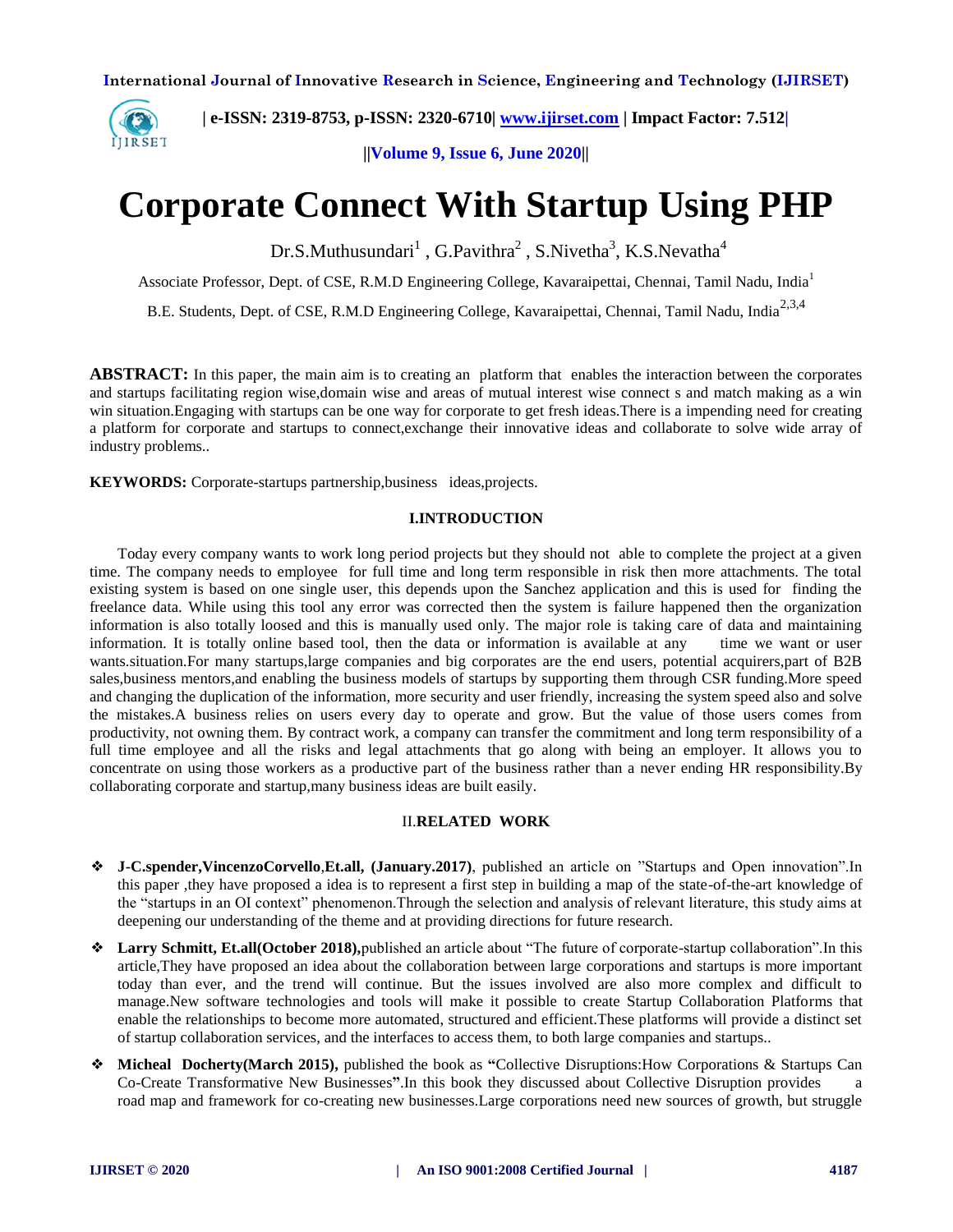

 **| e-ISSN: 2319-8753, p-ISSN: 2320-6710| [www.ijirset.com](http://www.ijirset.com/) | Impact Factor: 7.512|**

# **||Volume 9, Issue 6, June 2020||**

to embrace entrepreneurial, high-risk,opportunities. Many startups excel at using speed and agility to incubate breakthrough ideas, but lack access to brands and distribution for scale.

❖ **Martina Larkin and Derek O'Halloran (January 2018),** describes WFF\_white paper on "Collaboration between start-ups and corporate".In this paper they have proposed an idea for collaboration between technology start-ups and large corporates is key for fostering innovation in Europe. It can benefit both sides, helping corporates to enter and create new markets, and start-ups to develop their products, and to scale: chief executive officers of both corporates and start-ups share the common strategic goals of growing their company, improving its competitive positioning and generating revenue.

# **III.EXISTING SYSTEM**

The Freelance uses the Sanchez application which is a single user system to find the Freelance information.

• The important and the most significant drawback is that the system is manual. There are errors due to carelessness or oversight that may result in loss to the data and as to the organization. For an organization, time is very important factor.

• The Freelance information are stored in the Sanchez application which is like a excel sheet. This makes it impossible to search for Freelance information in such a long table manually and to add a new query if the searched query is not available.

# **IV.PROPOSED METHODOLOGY**

 The proposed system is designed to eliminate all the drawbacks of the existing system. The system is part of a large Freelance Application and shall be responsible for maintaining information about users, Forum,

- User, Freelancer Post New Project,
- Admin Post New Project,
- Post Buyer Project,
- Work changes and several ad hoc reports.
- Freelancer Commit Project,
- User Registration,
- Security is associated with user authentication.

#### *A.CORPORATE-START UP PARTNERSHIP*

 Large companies have huge projects and they need to complete the project in a given time.So they distribute a work to many small startups through this platform.After collaborating through this platform,startup can get ideas from the corporate and they will contact corporate through mail.By this partnership,both corporate and startup can get a advantage.The application is reduced as much as possible to avoid errors while entering the data. It also provides error message while entering invalid data. No formal knowledge is needed for the user to use this system. Thus by this all it proves it is userfriendly. Some of the possible advantages for this partnership by this platform is as follows:

1.Projects are completed by the given time by distributing work to the startups. 2.Startups can get more projects easily.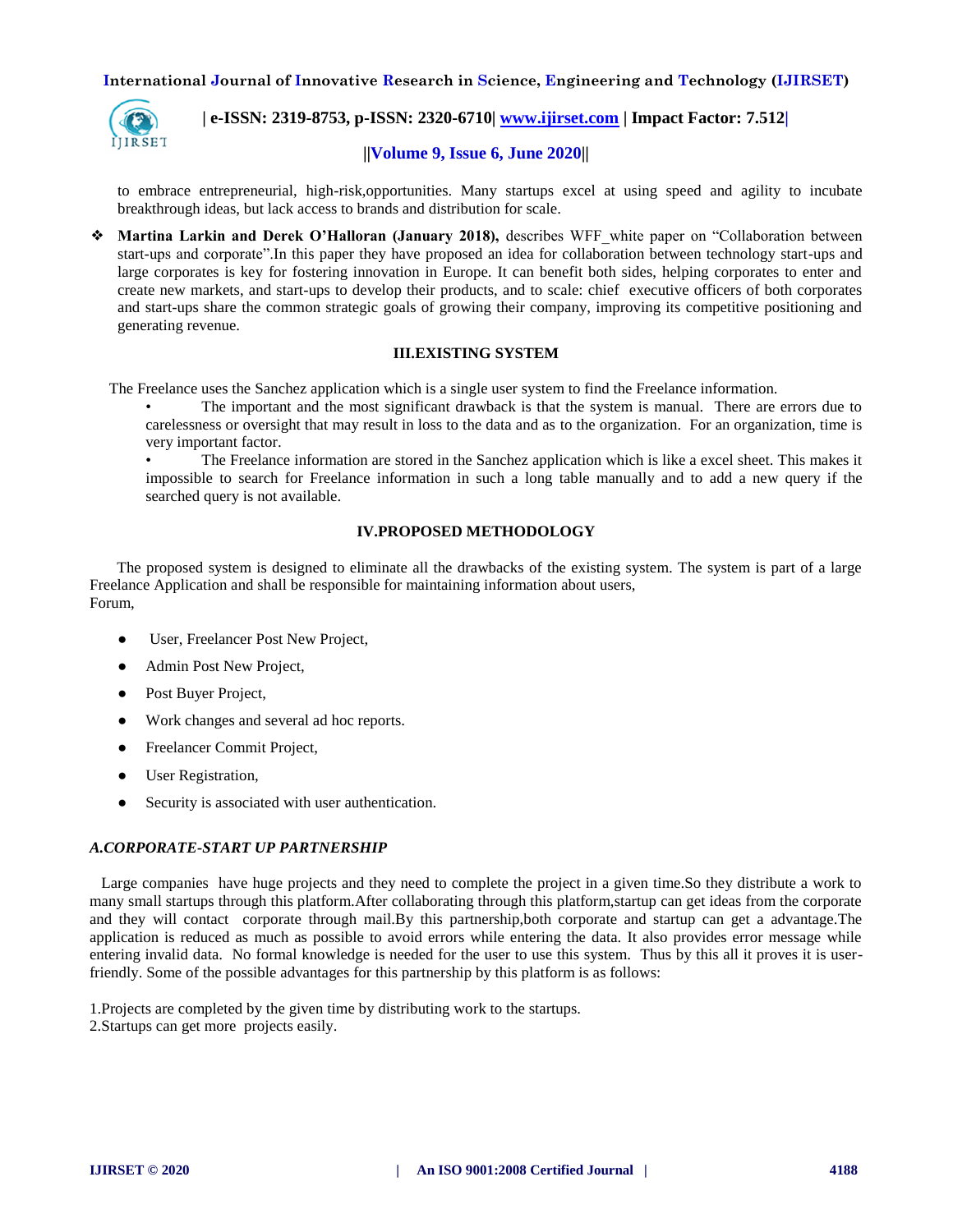

# **| e-ISSN: 2319-8753, p-ISSN: 2320-6710| [www.ijirset.com](http://www.ijirset.com/) | Impact Factor: 7.512|**

**||Volume 9, Issue 6, June 2020||** 



Fig.1:Collaboration between corporate and startup

#### *B. SECURITY OBJECTIVES FOR POSTING PROJECT IDEAS:*

The application is reduced as much as possible to avoid errors while entering the data. It also provides error message while entering invalid data. No formal knowledge is needed for the user to use this system. Thus by this all it proves it is user-friendly.

#### i) **TYPICAL ASSUMPTIONS**

 A typical assumption is to assume that project ideas are well protected and trusted. Some of the other typical assumptions are a follows :

- 1. Both corporate and startup can login using their license number in this platform..
- 2. Corporates and startups are aware of their own locations. License number is a basic requirement for registration.

#### **ii) SECURITY OBJECTIVES**

 The ultimate security objective is to provide confidentiality, integrity, authenticity, and availability of all problem statement posted in this platform. Every eligible startup should receive all problem statement intended for it and be able to complete corporate projects in a time. corporate and startup can contact through mail protectively.Problem statements are send as request Message.Messages are send to only startups which are having the same domain of interest. Message authenticity, integrity, and confidentiality are usually achieved by an end-to-end security mechanism.However, the request problem statement message is one-to-many i.e From one corporate to many startups. In the presence of many startups,corporate can choose best startup among these and they will send accepted mail to the selected startup . In such a case one might not be able to provide confidentiality, integrity, authenticity, and availability to every message. So that the corporate send a request as a part of the project.

#### *C. ALGORITHM*

#### **i) BRUTE FORCE ALGORITHM**

 Brute Force Algorithms refers to a programming style that does not include any shortcuts to improve performance, but instead relies on sheer computing power to try all possibilities until the solution to a problem is found. A classic example is the traveling salesman problem (TSP),In this problem salesman needs to choose the best way as same as in this application using this algorithm corporate has to choose a best startup for completing a project at a short time. Suppose a salesman needs to visit 10 cities across the country. How does one determine the order in which cities should be visited such that the total distance traveled is minimized? The brute force solution is simply to calculate the total distance for every possible route and then select the shortest one. This is not particularly efficient because it is possible to eliminate many possible routes through clever algorithms.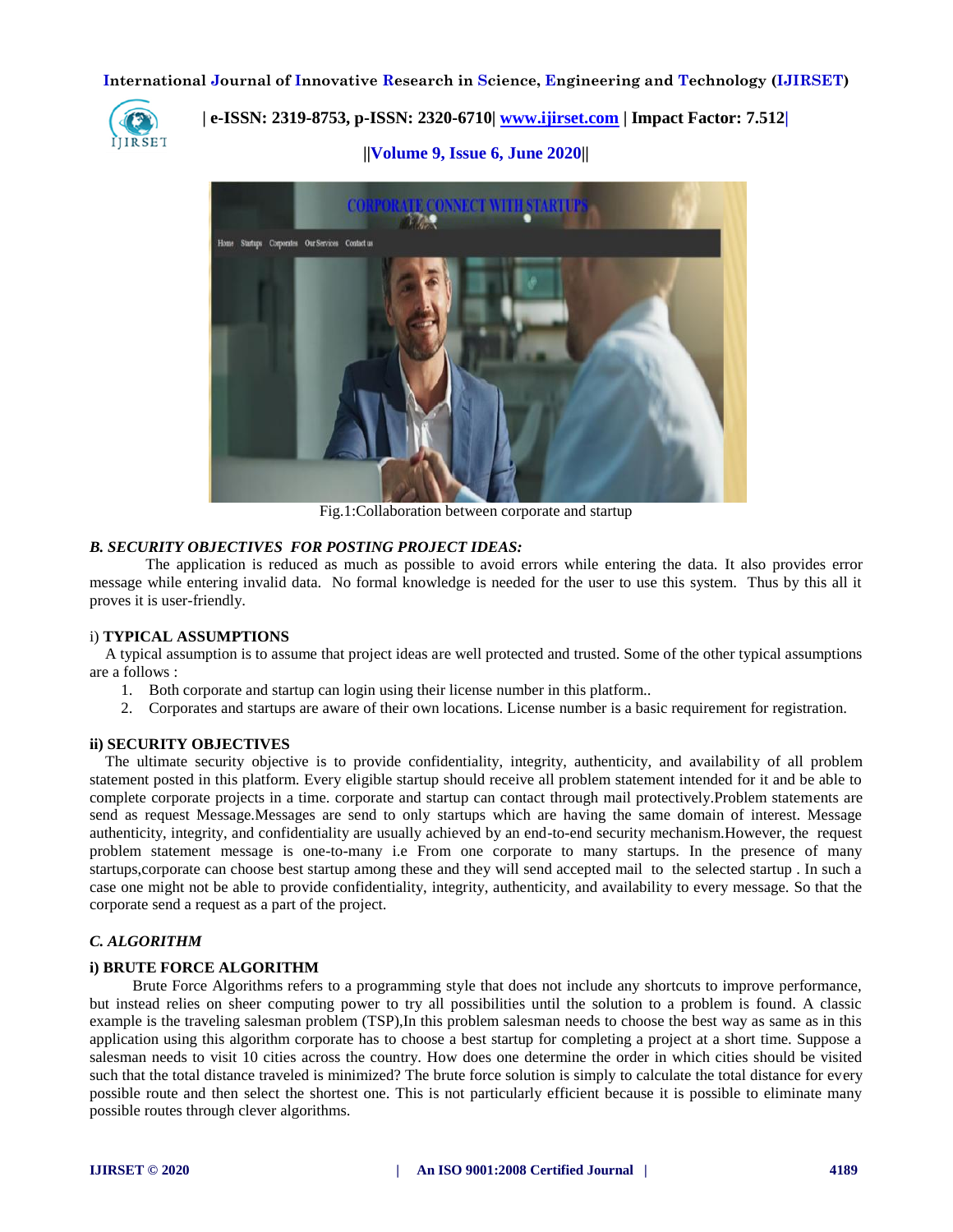

 **| e-ISSN: 2319-8753, p-ISSN: 2320-6710| [www.ijirset.com](http://www.ijirset.com/) | Impact Factor: 7.512|**

**||Volume 9, Issue 6, June 2020||** 

# **ii) FEASIBILITY STUDY**

Feasibility study is the phase in which the analyst checks that the candidate system is feasible for the corporate or not. This entails identification, description and evaluation of the system. Feasibility study is done to select the best system that meets the project requirements**.** 

## **iii) TECHNICAL FEASIBILITY**

 Technical feasibility is concerned with the availability of hardware and software required for the development of the project, to see compatibility and maturity of the idea proposed to be used and to see the availability of the required technical manpower to develop the system. After the study we came to conclude that we proceed further with requirements to complete the product using that software and hardware.



Fig-2:Add the project..

# *E.PROCEDURE*

- ❖ **ADMIN**:
	- CREATING PROJECT: System allows Team leader to create a Project by specifying details such as Topic, Discussion Points, and Date-Time and select an Employee name with whom Team Leader wants to give.
	- MANAGE CLIENT: Once a client is created by the manager with a respective Team Leader, he/she will receive a Status of the Project.
	- MANAGE PROJECTS: Once a startup or client accepted a project, they will contact with the corporate.

# ❖ **CORPORATE**:

- REGISTER: First step for corporate in this platform is to register using their license.
- ADD PROJECT:Corporate an post their problem statement in this platform.
- MANAGE PROJECT: Corporate can manage the startups for completing the project.
- STATUS: Corporate can get a status of the project from the startup.
- ❖ **START-UPS :**
	- REGISTER/LOGIN**:**If the Start-up is a new user,they can register in this website using their license.if the start-up is a existing user,they can login using their credentials.
	- GET PROJECT:Startup can get a project from the corporate which is posted in this website.
- ❖ **PROJECT:**
	- PROJECT STATUS: project status should be updated by the team leader
	- PROJECT STATUS VIEW: Project status should be viewed by the manager.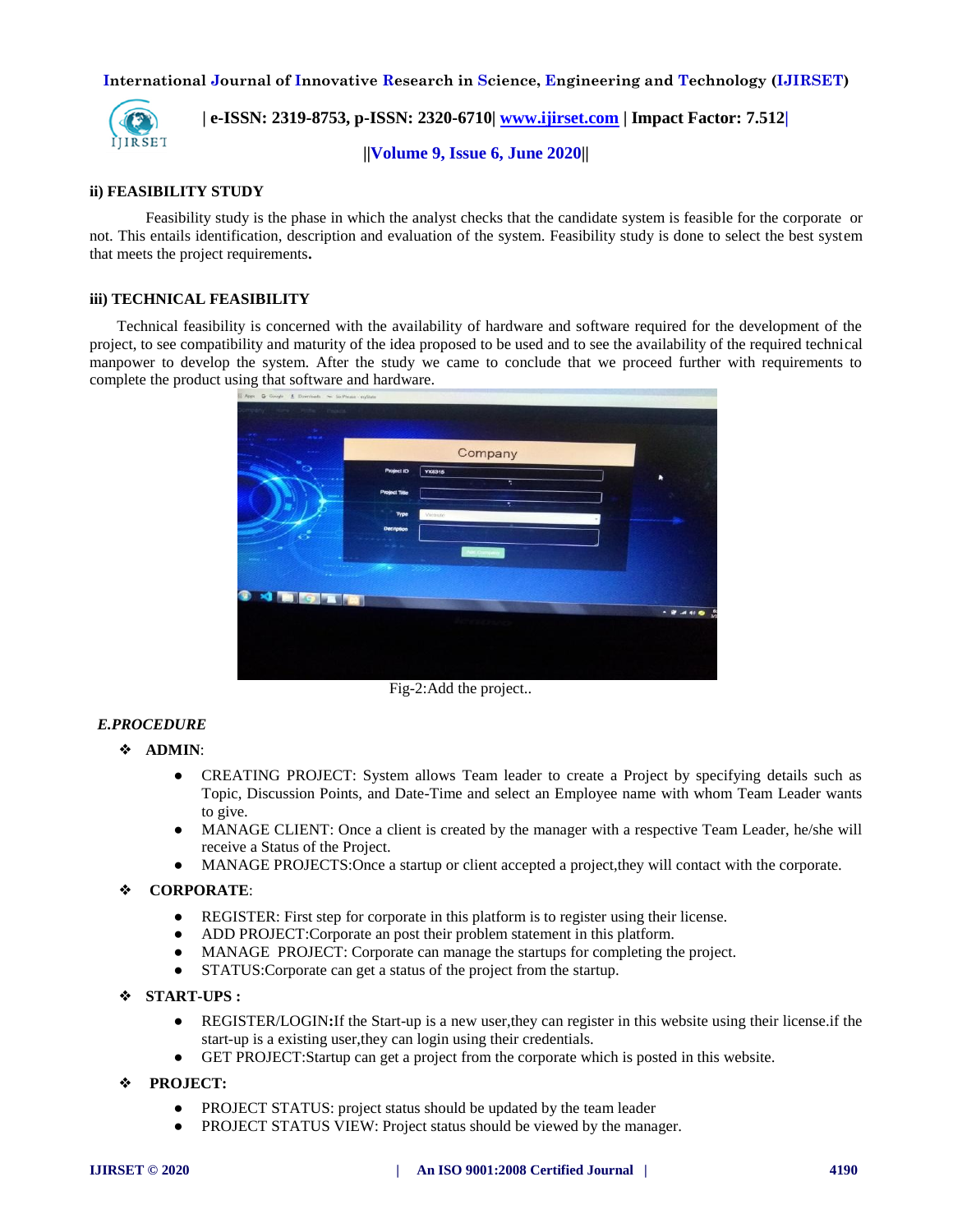

 **| e-ISSN: 2319-8753, p-ISSN: 2320-6710| [www.ijirset.com](http://www.ijirset.com/) | Impact Factor: 7.512|**

# **||Volume 9, Issue 6, June 2020||**

• DAILY TASK: Employee should update daily task status of completing the project.

# **V. RESULT**

Most of the existing system is based on single user system, but this platform mostly focussed on many full time employees.By this platform,many startups can get a project easily and also for corporate,it is useful to complete the project at a given time.So this is useful for both start-ups and corporate in project management. Using php and angular js this application was implemented successfully.



Fig.3.Registration in corporate connect with startup

#### **VI.CONCLUSION**

For many start-up, it's very hard to get projects,this platform is interaction for corporate and start-up using this application, start-ups can get projects easily.In this article, we summarized corporate start-up partnership, typical assumptions on how to collaborate startup and corporate, including modules for this application and algorithm.The platform for collaborating corporate and startup has been created.

#### **REFERENCES**

[1]Dominik K.Kanbach,Stephan Stubner,"Corporate Accelerators As Recent Form Of Startup Engagement:The What, The Why, And The How"Volume 32,N0.6 on november 2016.

[2]J,-C.spender, Vincenzo Corvella,Michelle Grimaldi,Pierluigi Rippo published article on "Startups and Open innovation" Volume 20,No.1,(4-30) on january 2107.

[3]Valerie Mocker,Simona Beilli and Christopher Haley,"A guide to successful corporate-startup collaboration" on Nesta August 2016.

[4]Tobias Weiblen and Henry William Chessbrough,"Engaging with startups to enhance corporate innovation" ,Volume: 57 issue: 2, page(s): 66-90 march 2015.

[5]Martina Larkin and Derek O Halloran,"Collaboration between corporate and startups" on january 2018.

[6]Edo Roos Lindgreen and Daniel Horn,[KPMG],"On the road to corporate-startup collaboration" of New Horizons 2015.

[7] Fabio Mercandetti, Christine Larbig,Vincenzo Tuozzo, and Thomas Steiner,"Innovation by Collaboration between Startups and SMEs in Switzerland",Volume 7,Issue 12 on December 2017.

[8] Nei Grando,"Beyond corporate venture capital: new ways corporations can engage with startups",November 2016.

[9] Shameen Prashantham,"The Two Ways for Startups and Corporations to Partner",january 2019.

[10]Raj K Shankar ,Balachandran Arumugam, "Corporate Engagement with Startups",March 2016.